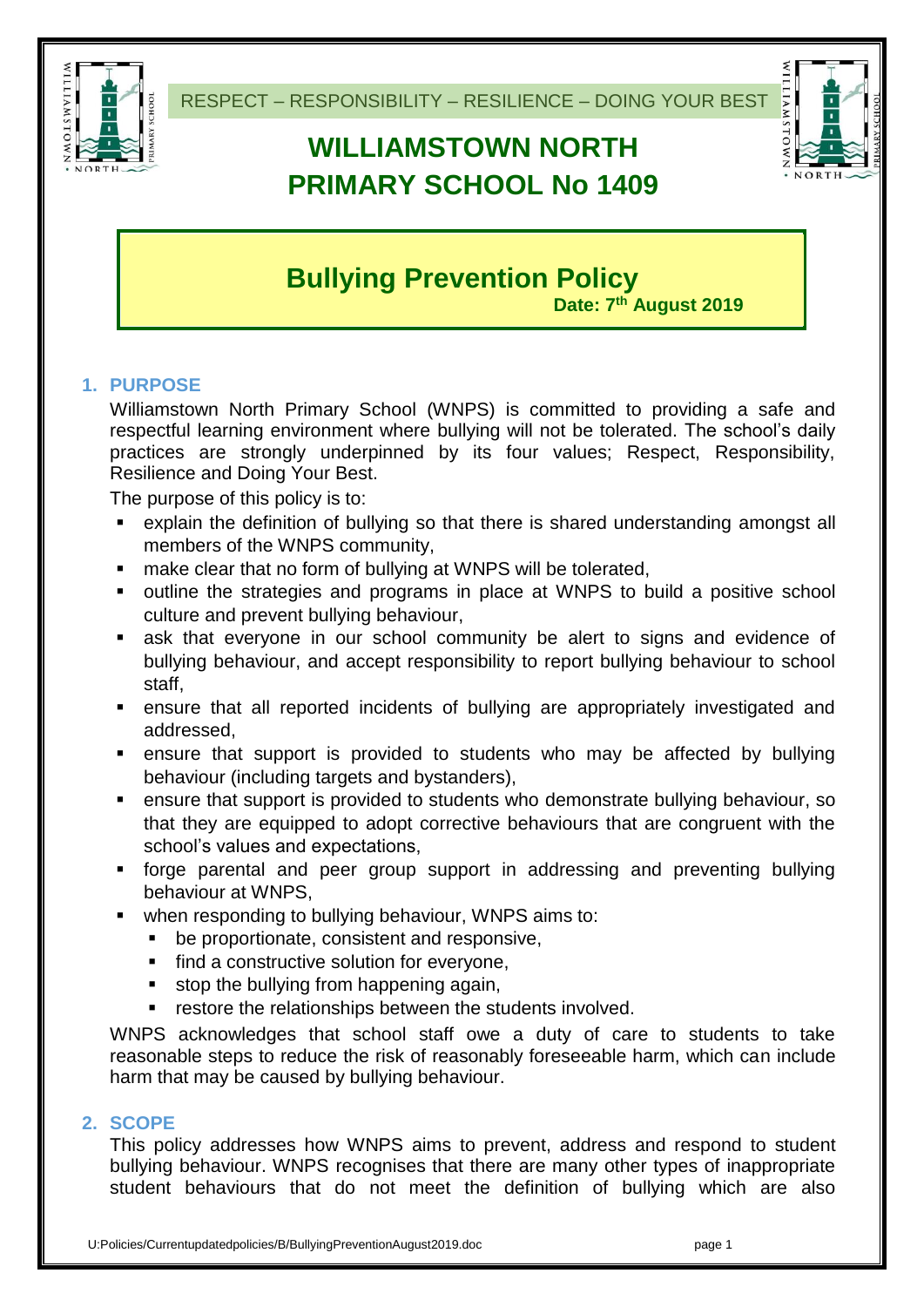unacceptable at our school. These other inappropriate behaviours will be managed in accordance with our Child Safety Code of Conduct (2016), Building Healthy & Safe School Communities (2017), Statement of Values & School Philosophy (2018) and Student Engagement Policy & Procedures (2016).

This policy applies to all school activities, including camps and excursions.

# **3. POLICY**

# **3.1 Definitions**

# **a) Bullying**

WNPS adopts the following definition of bullying, which was endorsed In 2018 by the Education Council of the Council of Australian Governments as a definition of bullying for use by all Australian schools:

*Bullying is an ongoing and deliberate misuse of power in relationships through repeated verbal, physical and/or social behaviour that intends to cause physical, social and/or psychological harm. It can involve an individual or a group misusing their power, or perceived power, over one or more persons who feel unable to stop it from happening.*

*Bullying can happen in person or online, via various digital platforms and devices and it can be obvious (overt) or hidden (covert). Bullying behaviour is repeated, or has the potential to be repeated, over time (for example, through sharing of digital records).*

*Bullying of any form or for any reason can have immediate, medium and long-term effects on those involved, including bystanders. Single incidents and conflict or fights between equals, whether in person or online, are not defined as bullying.*

#### **Bullying has three main features:**

- It involves a misuse of power in a relationship;
- It is ongoing and repeated; and
- It involves behaviours that can cause harm.

#### **Bullying can be:**

- **1.** *direct* physical bullying e.g. hitting, tripping, and pushing or damaging property.
- **2.** *direct* verbal bullying e.g. name calling, insults, homophobic or racist remarks, verbal abuse.
- **3.** *indirect* bullying e.g. spreading rumours, playing nasty jokes to embarrass and humiliate, mimicking, encouraging others to socially exclude a person and/or damaging a person's social reputation or social acceptance.

*Cyberbullying* is direct or indirect bullying behaviours using digital technology. For example via a mobile device, computers, chat rooms, email, social media, etc. It can be verbal, written and include images, video and/or audio.

#### **b) Other distressing and inappropriate behaviours**

Many distressing and inappropriate behaviours may not constitute bullying even though they are unpleasant. Students who are involved in or who witness any distressing and inappropriate behaviours should report their concerns to school staff and our school will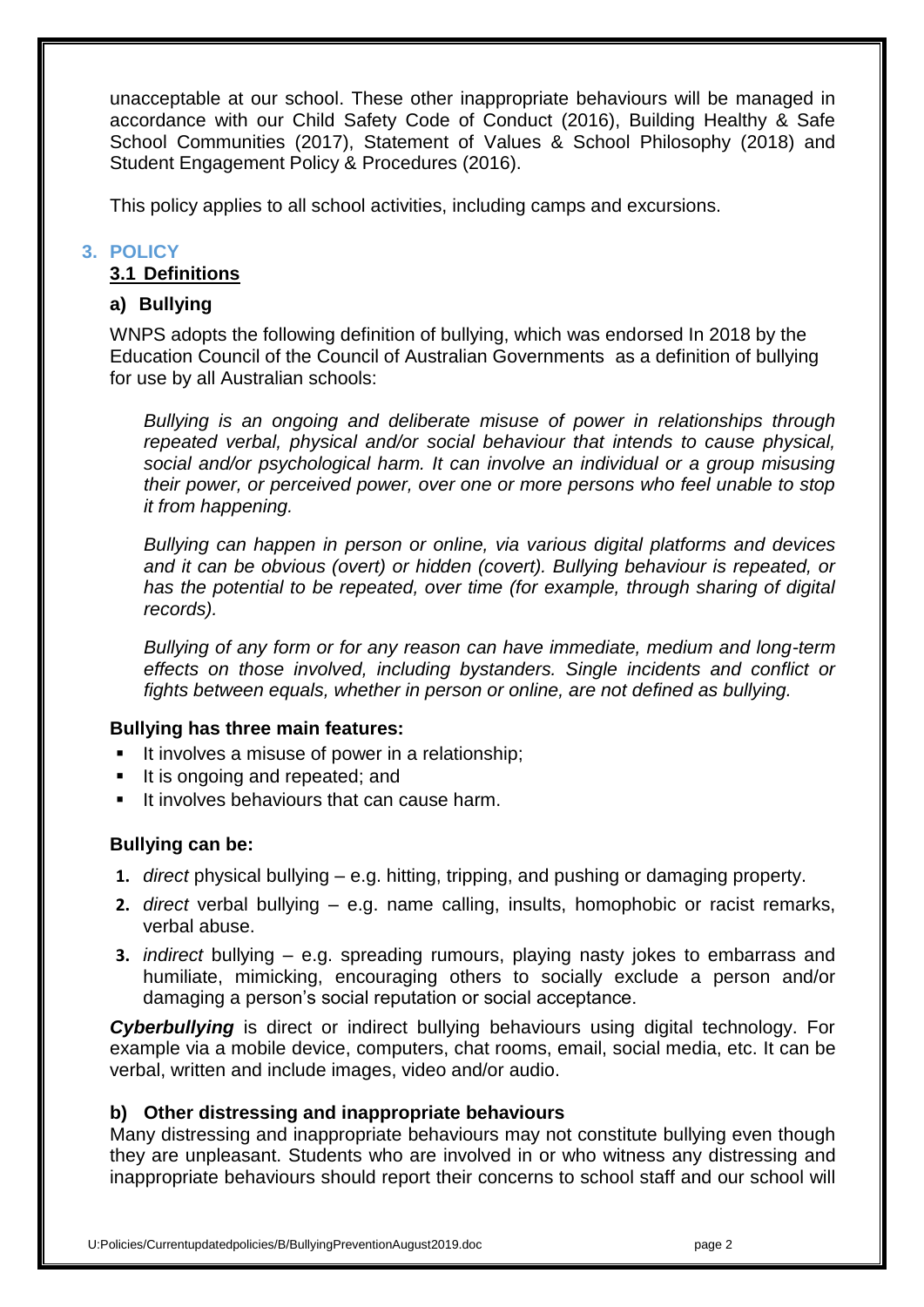follow agreed procedures documented in the school's Minor/Major Behavioural Flowchart (Internal operational document 2019).

*Mutual conflict* involves an argument or disagreement between people with no imbalance of power. In incidents of mutual conflict, generally, both parties are upset and usually both want a resolution to the issue. Unresolved mutual conflict can develop into bullying if one of the parties targets the other repeatedly in retaliation.

**Social rejection or dislike** is not bullying unless it involves deliberate and repeated attempts to cause distress, exclude or create dislike by others.

*Single-episode acts* of nastiness or physical aggression are not the same as bullying. However, single episodes of nastiness or physical aggression are not acceptable behaviours at our school and may have serious consequences for students engaging in this behaviour. WNPS will use its Student Engagement Policy & Procedures to guide a response to single acts of nastiness or physical aggression.

*Harassment* is language or actions that are demeaning, offensive or intimidating to a person. It can take many forms, including sexual harassment and disability harassment. Further information about these two forms of harassment, including definitions, is set out in our Inclusion and Diversity Policy (2019). Harassment of any kind will not be tolerated at WNPS and may have serious consequences for students engaging in this behaviour. WNPS will use its Student Engagement Policy & Procedures to guide a response to students demonstrating harassing behaviour, unless the behaviour also constitutes bullying, in which case the behaviour will be managed in accordance with this Bullying Prevention Policy.

# **3.2 BULLYING PREVENTION**

WNPS has a number of programs and strategies in place to build a positive and inclusive school culture. We strive to foster a school culture that prevents bullying behaviour by modelling and encouraging behaviour that demonstrates acceptance, kindness and respect.

Bullying prevention at WNPS is proactive and is supported by research that indicates that a whole school, multifaceted approach is the most effect way to prevent and address bullying. At our school, bullying prevention is demonstrated as follows:

- We have a positive school environment that provides safety, security and support for students and promotes positive relationships and wellbeing;
- We strive to build strong partnerships between the school, families and the broader community that means all members work together to ensure the safety of students;
- The school implements the School Wide Positive Behaviours Program as its key approach to bullying prevention. The four school values, values matrix, token system and restorative practices all support students to make positive behavioural choices;
- In 2020 the school will launch the Respectful Relationships program to implement long-term, holistic strategies to build and promote respectful relationships between students, staff and parents;
- Teachers are encouraged to incorporate classroom management strategies that discourage bullying and promote positive behaviour;
- A range of year level incursions and programs are planned for each year to raise awareness about bullying and its impacts;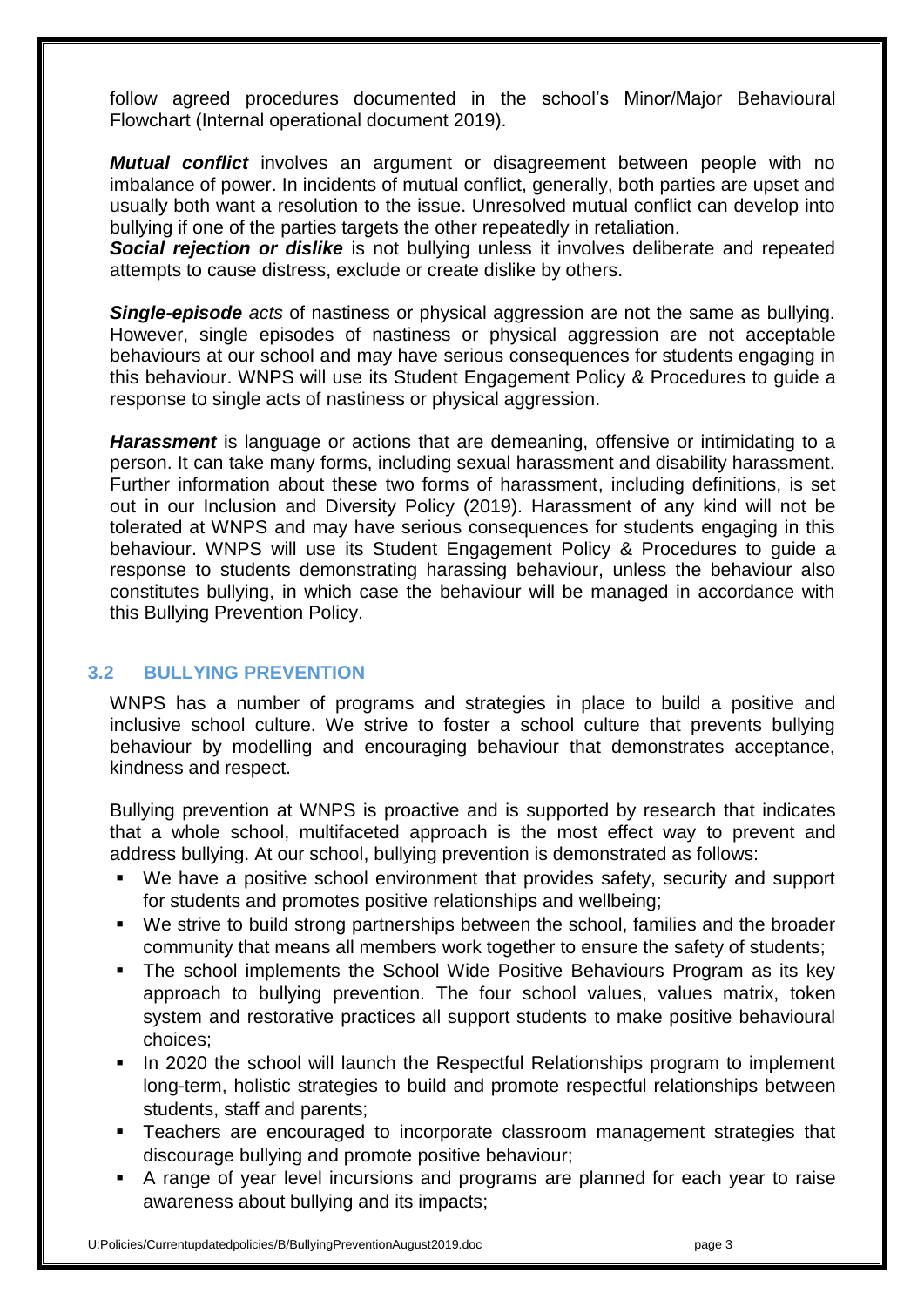- In the classroom, our personal and social capability curriculum teaches students what constitutes bullying and how to respond to bullying behaviour assertively. This promotes resilience, assertiveness, conflict resolution and problem solving;
- The Peer Leadership Program encourages positive relationships between students in different year levels. We seek to empower students to be confident communicators and to resolve conflict in a non-aggressive and constructive way;
- Students are encouraged to look out for each other and to talk to teachers and older peers about any bullying they have experienced or witnessed; and
- Parents are encouraged to advise their child to disclose any incidents immediately to a staff member, thereby ensuring more effective 'real-time' follow up by the school. Parents should always allow the school to deal with the matter. Under no circumstances should parents approach a child that they believe to be responsible for bullying.

For further information about our engagement and wellbeing initiatives, please see our Student Engagement Policy & Procedures.

# **3.3 INCIDENT RESPONSE**

#### **a) Reporting concerns to WNPS**

Notifications of bullying will be taken seriously and responded to sensitively at WNPS.

Students who may be experiencing bullying behaviour, or students who have witnessed bullying behaviour, are encouraged to report their concerns to school staff as soon as possible.

Our ability to effectively reduce and eliminate bullying behaviour is greatly affected by students and/or parents and carers reporting concerning behaviour as soon as possible, so that the responses implemented by WNPS are timely and appropriate in the circumstances.

We encourage students to speak to their classroom teacher, staff supervising in the year, the school's Inclusion Leader and any members of the school's leadership team. However, students are welcome to discuss their concerns with any trusted member of staff including any teachers, Education Support Staff (ES) and the Health Hub nurse.

Parents or carers who develop concerns that their child is involved in, or has witnessed bullying behaviour at WNPS should contact the school's main office immediately via phone on 93975722 so that they can be directed to the appropriate personnel, or email a member of the school's Principal Class team:

Jim Cahill, Principal [\(cahill.jim.a@edumail.vic.gov.au\)](mailto:cahill.jim.a@edumail.vic.gov.au),

Wendy Emin, Assistant Principal [\(emin.wendy.j@edumail.vic.gov.au\)](mailto:emin.wendy.j@edumail.vic.gov.au) or Michael Gill, Assistant Principal [\(gill.michael.o@edumail.vic.gov.au\)](mailto:gill.michael.o@edumail.vic.gov.au).

#### **b) Investigations**

When notified of alleged bullying behaviour, school staff are required to:

**1.** Report this behaviour to the relevant Assistant Principal (Wendy Emin, Years Foundation to Year 2, Michael Gill, Years 3 to Year 6) or record the details of the allegations on an Incident Form (green slip) or in Yard Behaviour Books. All forms of reporting will be closely monitored and tracked by the school, in order to identify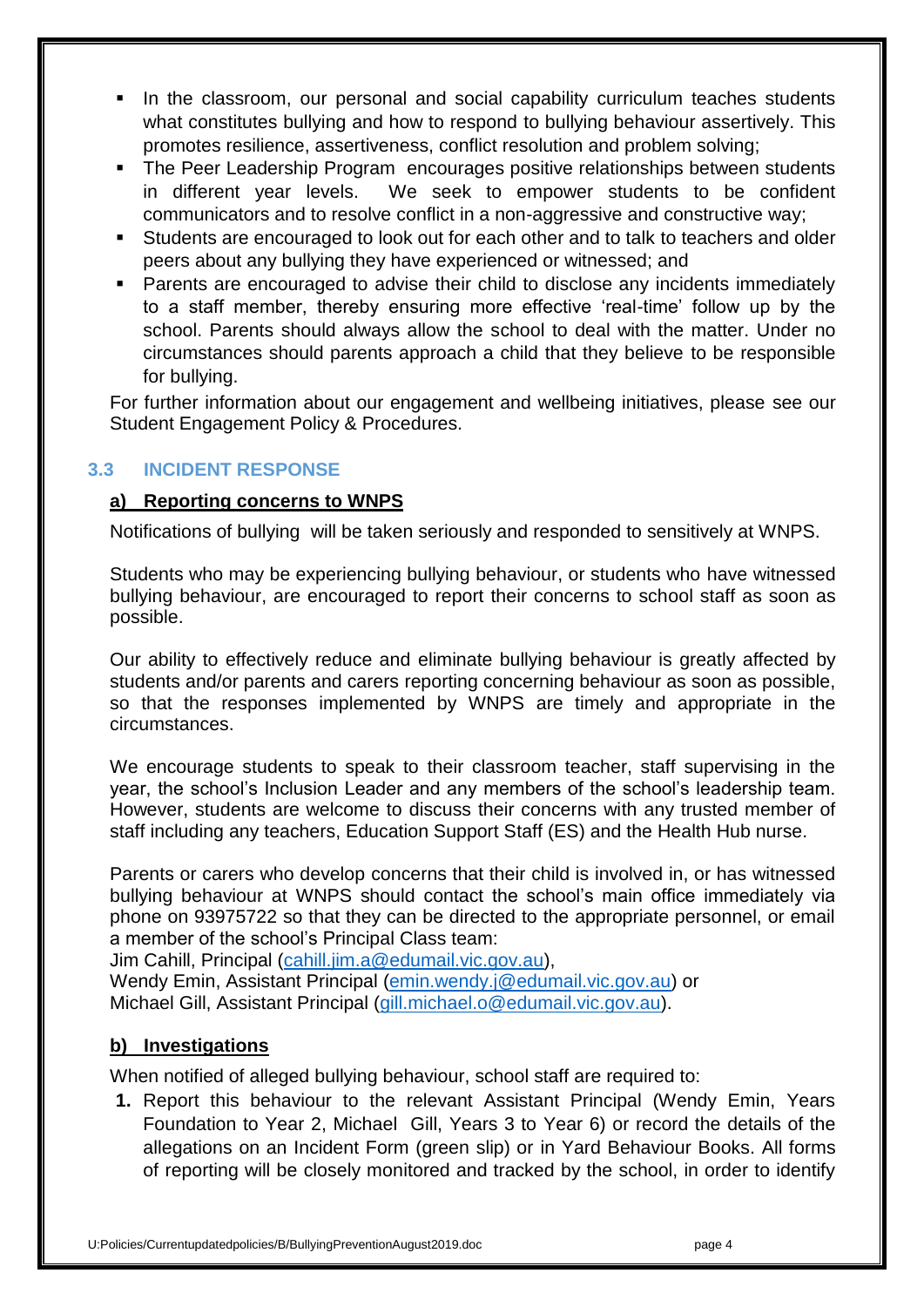patterns of inappropriate behaviour that may be emerging for individual students. Where warranted, a Principal Class member will record this behaviour on Compass.

**2.** A member of the school's Principal Class team will contact the parent/s of all key students involved and seek a prompt meeting/s to discuss the incident. Typically these meetings will also involve the classroom teacher, other relevant staff and if appropriate the child concerned.

An Assistant Principal is responsible for investigating allegations of bullying in a timely and sensitive manner. To appropriately investigate an allegation of bullying, the Assistant Principals may:

- speak to the those involved in the allegations, including the target/s, the students allegedly engaging in bullying behaviour/s and any witnesses to the incidents;
- **speak to the parents of the students involved;**
- **speak to the teachers of the students involved;**
- take detailed notes of all discussions for future reference; or
- obtain written statements from all or any of the above.

All communications with an Assistant Principal in the course of investigating an allegation of bullying will be managed sensitively. Investigations will be completed as quickly as possible to allow for the behaviours to be addressed in a timely manner.

The objective of completing a thorough investigation into the circumstances of alleged bullying behaviour is to determine the nature of the conduct and the students involved. A thorough understanding of the alleged bullying will inform staff about how to most effectively implement an appropriate response to that behaviour.

Serious bullying (which could be either physical, psychological or verbal, in nature), including serious cyberbullying, is a criminal offence and may be referred to Victoria Police. For more information, see: [Brodie's Law.](http://www.education.vic.gov.au/about/programs/bullystoppers/Pages/advicesheetbrodieslaw.aspx)

#### **c) Responses to bullying behaviours**

When an Assistant Principal has sufficient information to understand the circumstances of the alleged bullying and the students involved, a number of strategies may be implemented to address the behaviour and support affected students in consultation with parents, the classroom teacher, Inclusion Leader (as appropriate) and any relevant external agencies.

There are a number of factors that will be considered when determining the most appropriate response to the behaviour. When making a decision about how to respond to bullying behaviour, WNPS will consider:

- $\blacksquare$  the age and maturity of the students involved;
- the severity and frequency of the bullying, and the impact it has had on the target student;
- whether the student/s engaging in bullying behaviour have displayed similar behaviour before;
- whether the bullying took place in a group or one-to-one context;
- whether the students engaging in bullying behaviour demonstrates insight or remorse for their behaviour; and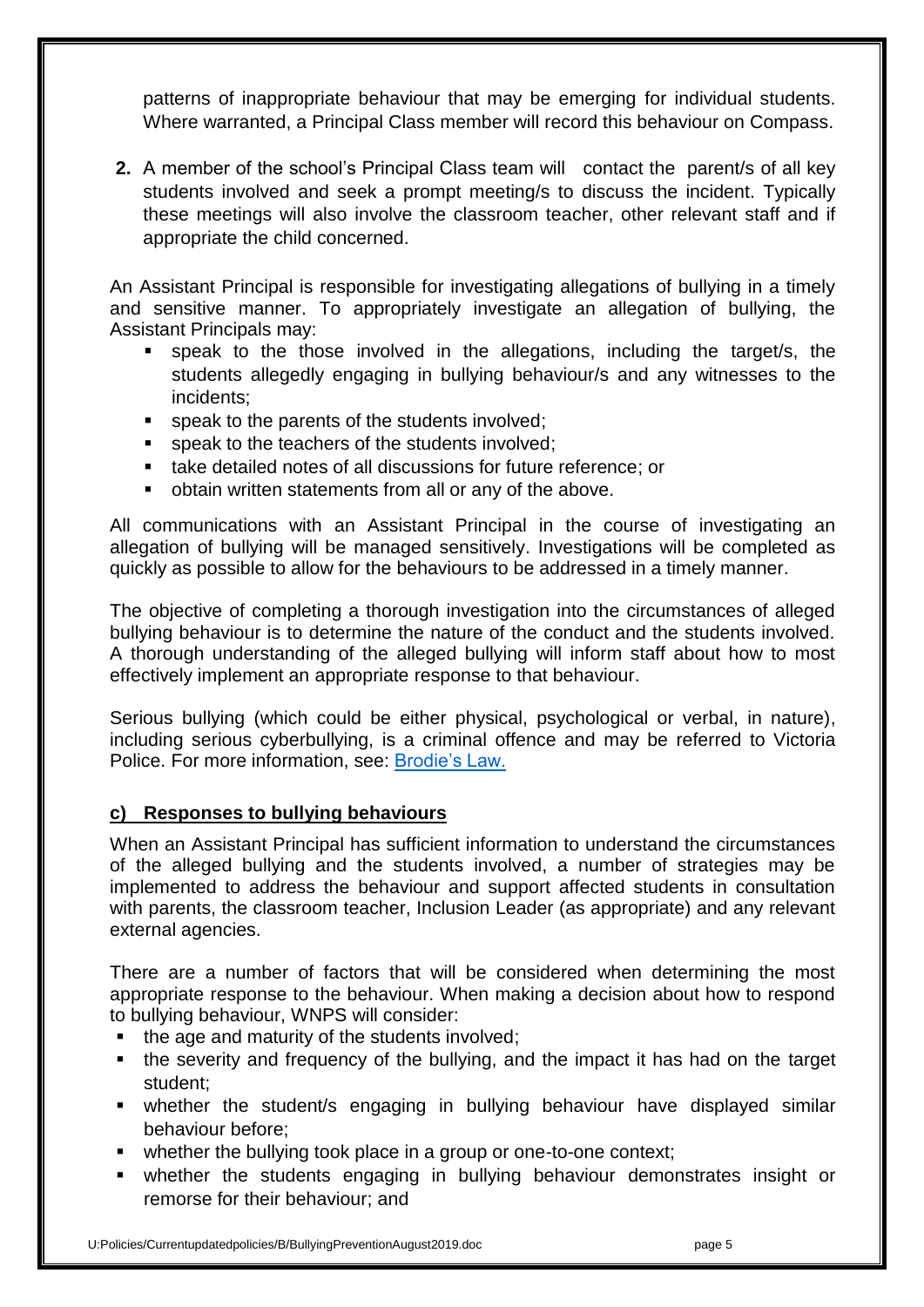the alleged motive of the behaviour, including any element of provocation.

The Assistant Principals may implement all, or some of the following responses to bullying behaviours:

- Offer counselling support to the target student or students, including referral to the Inclusion Leader, Student Wellbeing Team, School Support Staff (SSS) and any relevant external providers;
- Offer counselling support to the students engaging in bullying behaviour, including referral to Inclusion Leader, Student Wellbeing Team, SSS and any relevant external providers;
- Offer counselling support to affected students, including witnesses and/or friends of the target student, including referral to Inclusion Leader, Student Wellbeing Team, SSS and any relevant external providers;
- Facilitate a restorative practice meeting with all or some of the students involved. The objective of restorative practice is to repair relationships that have been damaged by bringing about a sense of remorse and restorative action on the part of the person who has bullied someone and forgiveness by the person who has been bullied;
- Facilitate a mediation between some or all of the students involved to help to encourage students to take responsibility for their behaviour and explore underlying reasons for conflict or grievance. Mediation is only suitable if all students are involved voluntarily and demonstrate a willingness to engage in the mediation process;
- Facilitate a Student Support Group meeting and/or Behaviour Support Plan for affected students;
- Prepare a Safety Plan or Individual Management Plan restricting contact between target and students engaging in bullying behaviour;
- Monitor the behaviour of the students involved for an appropriate time and take follow up action if necessary;
- Implement year group targeted strategies to reinforce positive behaviours, for example Revved Up Boys or MPower Girls, Restorative Practices and Respectful Relationships (2020); or
- **Implement disciplinary consequences for the students engaging in bullying** behaviour, which may include removal of privileges, detention, suspension and/or expulsion consistent with our Student Engagement Policy & Procedures, the Ministerial Order on Suspensions and Expulsions and any other relevant Department policy.

WNPS understands the importance of monitoring and following up on the progress of students who have been involved in or affected by bullying behaviour. Where appropriate, school staff will provide parents and carers with updates on the management of bullying incidents.

Principal Class staff are responsible for maintaining up to date records of the investigation of and responses to bullying behaviour and communicating the outcomes of school investigations and follow up, to the relevant parties.